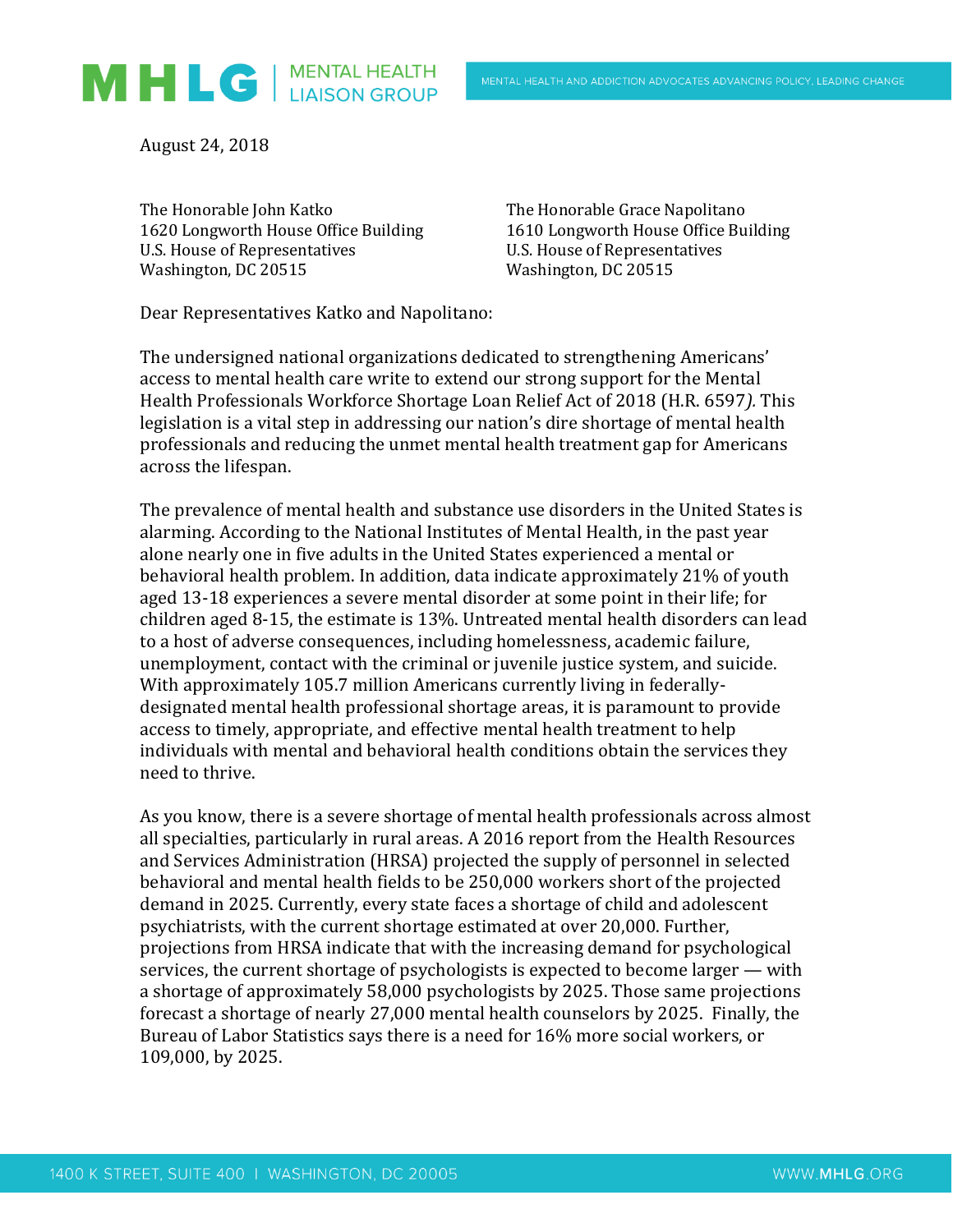

Page 2 of 3

We applaud your goal of building a robust mental and behavioral health workforce and look forward to working with you and your colleagues to pass the Mental Health Professionals Workforce Shortage Loan Relief Act.

Sincerely,

American Art Therapy Association American Association for Geriatric Psychiatry American Association for Psychoanalysis in Clinical Social Work American Association of Child and Adolescent Psychiatry American Counseling Association American Dance Therapy Association American Foundation for Suicide Prevention American Group Psychotherapy Association American Mental Health Counselors Association American Psychiatric Association American Psychoanalytic Association American Psychological Association Anxiety and Depression Association of America Association for Ambulatory Behavioral Healthcare Association for Behavioral and Cognitive Therapies Association for Behavioral Health and Wellness Bazelon Center for Mental Health Law Campaign for Trauma-Informed Policy and Practice Center for Clinical Social Work Children and Adults with Attention-Deficit Hyperactivity Disorder Cities Thrive Coalition Clinical Social Work Association College of Psychiatric and Neurologic Pharmacists Council on Social Work Education Depression and Bipolar Support Alliance Global Alliance for Behavioral Health and Social Justice Mental Health America NAMI- National Alliance on Mental Illness National Alliance to Advance Adolescent Health National Association for Behavioral Healthcare National Association for Children's Behavioral Health National Association for Rural Mental Health National Association of County Behavioral Health and Developmental Disability Directors National Association of School Psychologists National Association of Social Workers National Association of State Mental Health Program Directors National Board for Certified Counselors National Council for Behavioral Health National Federation of Families for Children's Mental Health National League for Nursing National Register of Health Service Psychologists